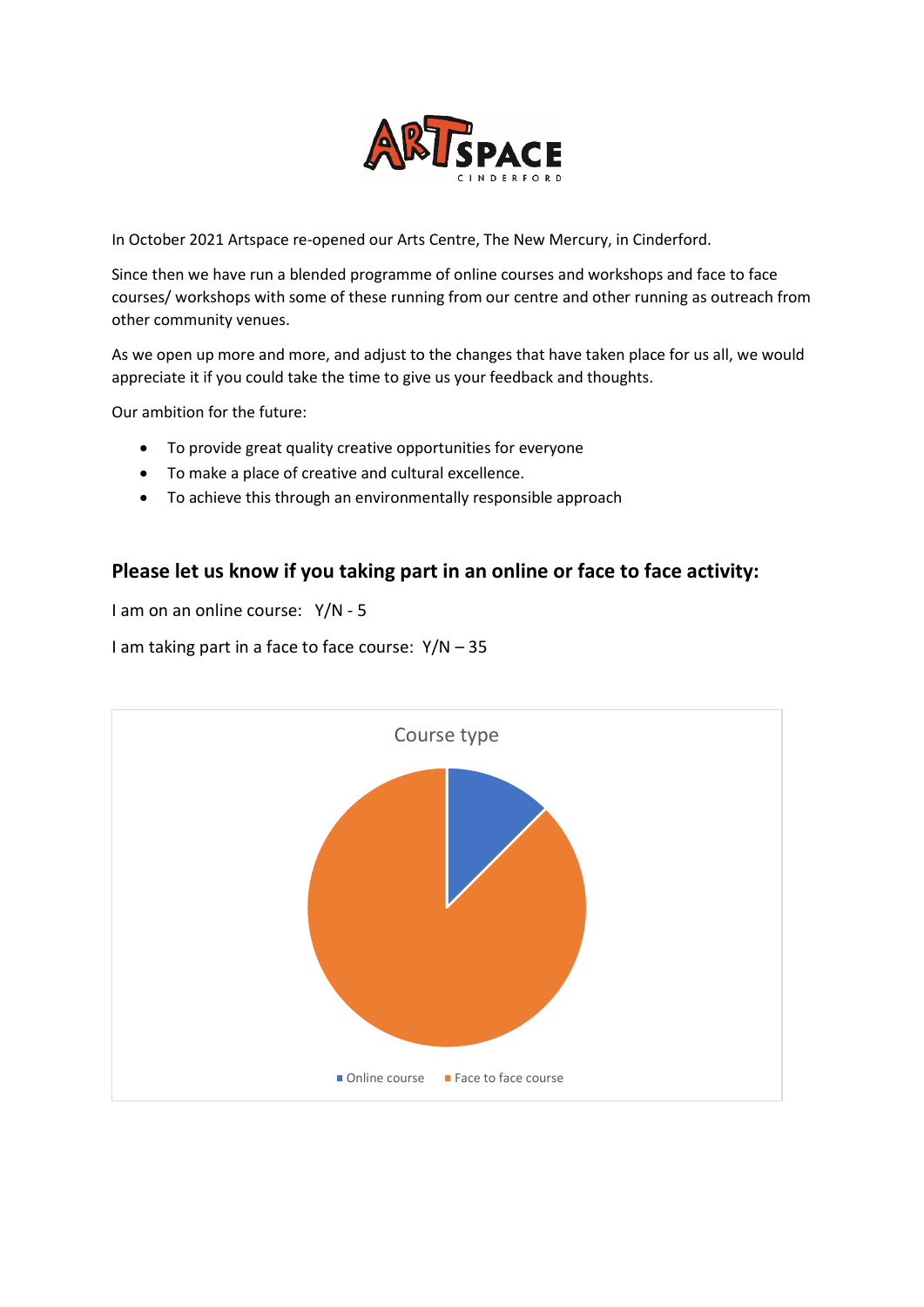# **Which class / course / project do you take part in?**

- Printmaking at the Grange
- Fun With fabrics
- Peculiar Portraits
- Euroclydon
- Willow Weaving
- Exploring Printmaking
- Mixed Media
- Winter Landscapes
- Discover Drama
- 3D ceramics
- Dance and Movement at Parkend Gym
- Circus for adults with disabilities
- CCP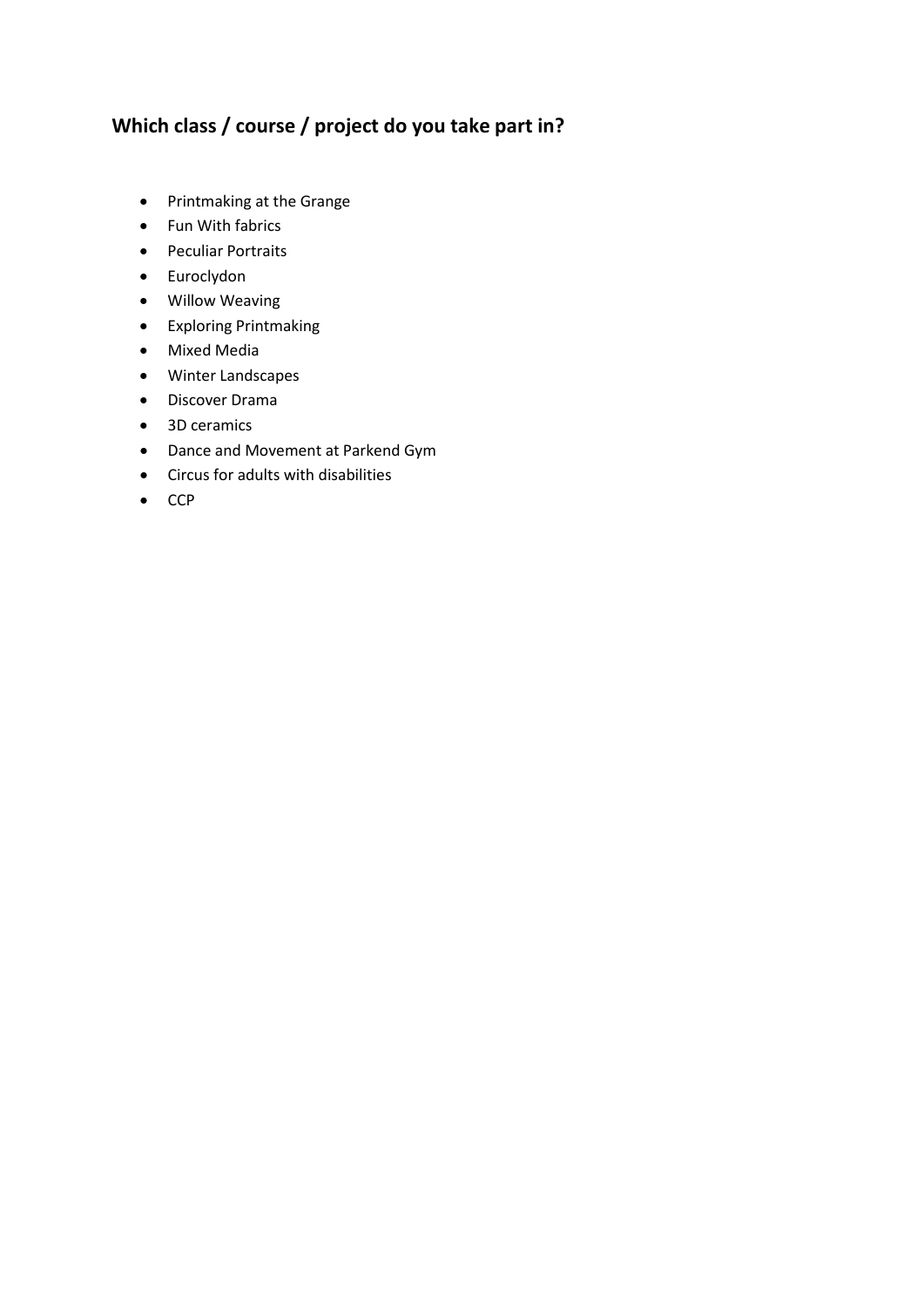### **About the Course/ Project that you are involved in.**

1.**Out of 10, with 1 being poor and 10 being excellent, did you enjoy the course/project?**



#### **Please give reason for your rating if you wish**

- Clean working environment. Materials available. Being with other people
- Lots of ideas, inspiration and good access to materials.
- I think it's very informative, approachable and interesting
- I like the tutor's approach. It is good to be introduced to current and past artists, with opportunities to create my own work similar to their style.
- Plenty of opportunities for inclusion for all abilities. Lots of laughter and fun being had.
- Great teacher. Interesting project
- Great relaxed atmosphere. Encouraged to think outside the box. Not a competitive environment. Simple techniques which you can build on at home.
- Never a good thing to be prefect!!
- Great tutor. Very clear demonstrations. Clearly loves the job and has a wealth of knowledge and is very inspirational. I am loving it! So much so that I want to take part in her next online course.
- Ticks all the boxes
- Excellent tuition and facilities. Very much enjoyed working in a group after isolation.
- I'm kept busy by the activities
- Excellent facilities, materials & support & guidance. A bit crowded.
- Everything was supplied and directions were made clear.
- The course is enjoyable but challenging. Am learning new skills.
- Thoroughly enjoyed the course and all the experience of art techniques.
- It is really brilliant and it is fun, and I enjoy it so much.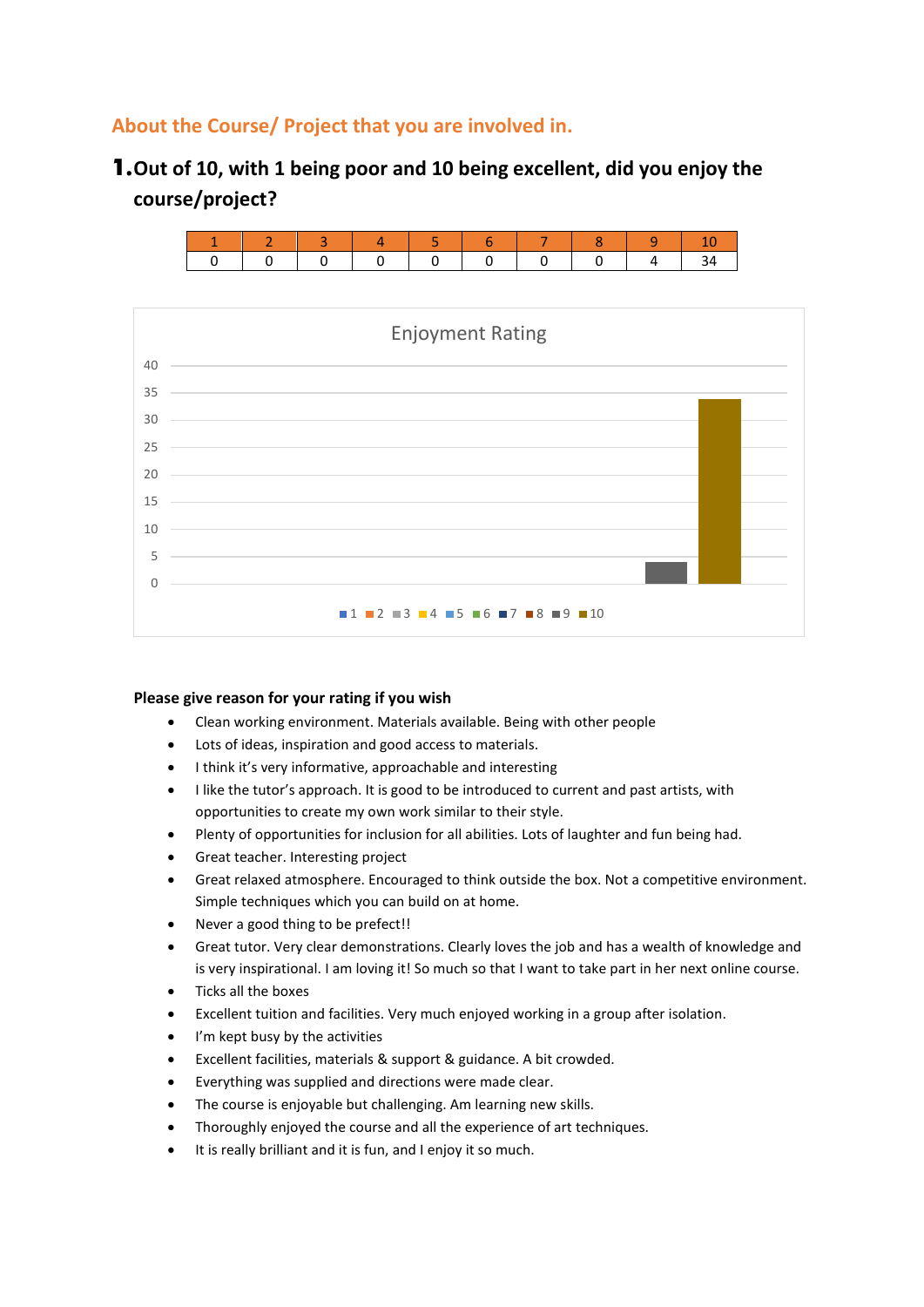# 2. **What are your main reason/s for attending the course? Please tick all those that apply.**

| To promote well being          | 14       | To build on existing knowledge/ skills                                                        | 21           |
|--------------------------------|----------|-----------------------------------------------------------------------------------------------|--------------|
| To learn a new skill           | 31       | Looking to gain skills to go to<br>work/volunteer                                             | $\mathbf 0$  |
| To meet people                 | 15       | To be creative                                                                                | 22           |
| To support my child's learning | $\bf{0}$ | Other<br>Confidence. Community<br>٠<br>To share the experience with my<br>$\bullet$<br>cousin | $\mathbf{1}$ |

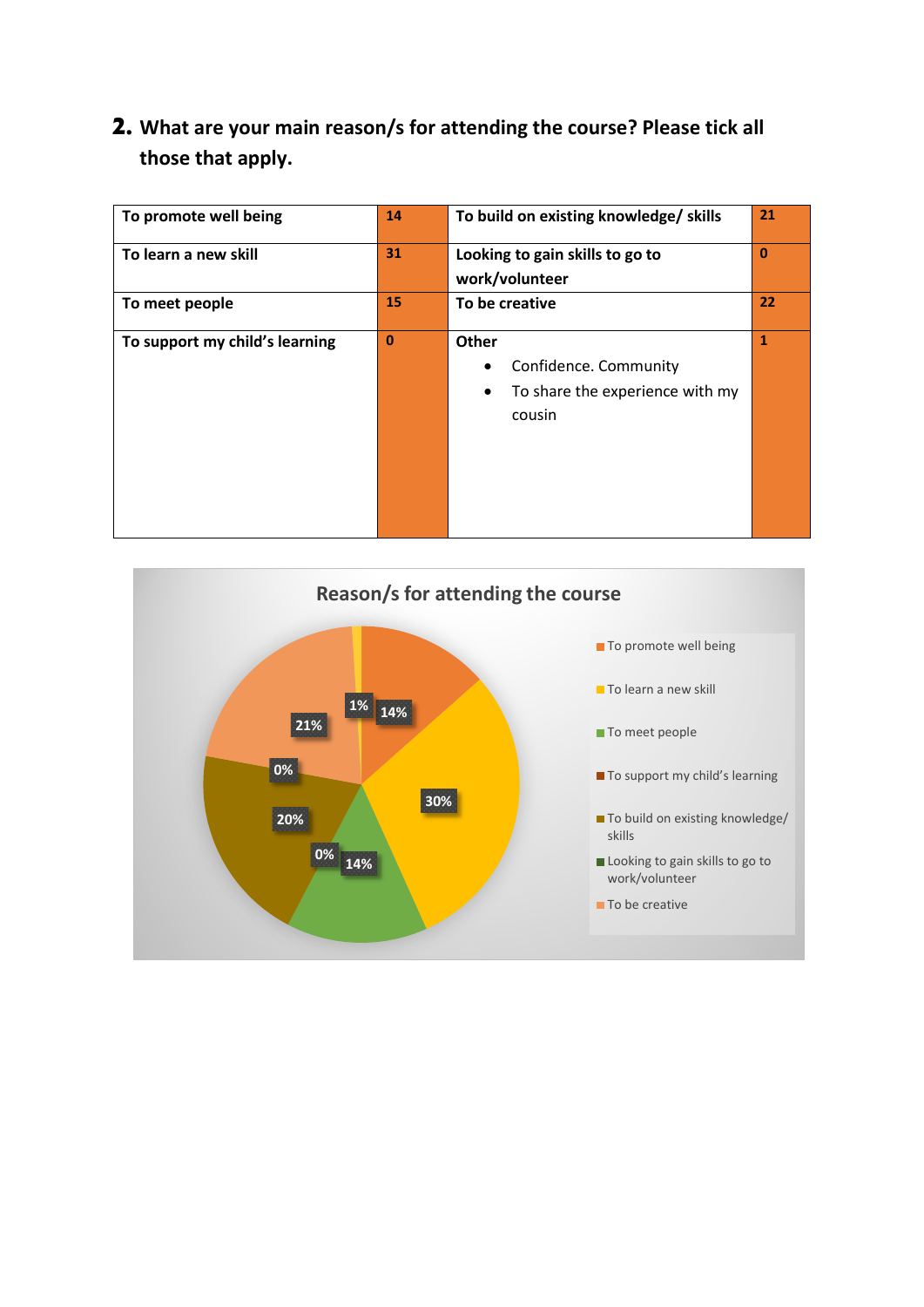# 3.**Out of 10, with 1 being poor and 10 being excellent, how would you rate the course resources such as materials, equipment and computers?**



### **Please give reason for your rating if you wish.**

- Materials (Fabrics). Sewing Machine
- Lots of variety of materials available and techniques to try
- I manage to do each course on my phone
- All equipment has been supplied by Artspace. Plenty of equipment in excellent condition.
- All materials are prepared and brought in for us ready to use.
- Acrylic tube colours difficult to find in box.
- Simple but more importantly cheap resources which are easy to replicate at home. Would have loved more complex techniques, but those chosen encourage you to explore and build at home.
- Apparently, the oil pastels were of poorer quality than some but I still think it is very generous.
- I realise the restraints of the funding and think that the resources supplied are as good as can be expected. Very good that the materials are delivered to us or posted if not possible.
- Big group. Not quite enough equipment.
- Excellent new workshop with disabled accessible toilet. Plenty of tools and variety of materials
- Everything was supplied
- I have given 10/10 for this because Artspace puts a lot of effort into making / sourcing materials and equipment cost effectively. They are very resourceful.
- The tutors were fantastic. I felt comfortable.
- Funding limits what can be provided.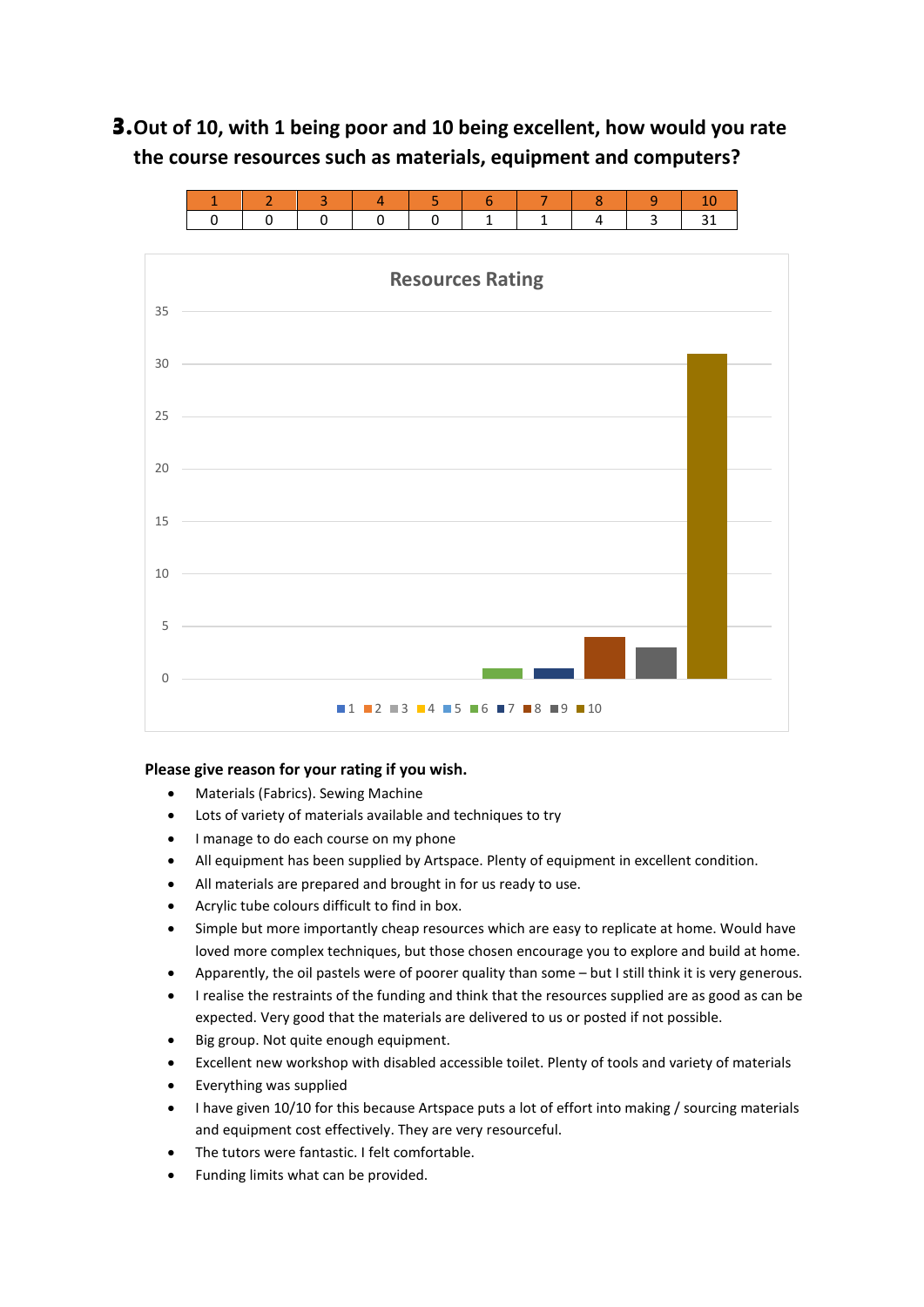

## 4. **Out of 10, with 1 being poor and 10 being excellent, did you feel safe?**

### **Please give reason for your rating if you wish**

- Majority safe. Some feel unsafe around equipment as it's new.
- Nice and tidy environment. Plenty of space to move around.
- Everyone's specific needs are catered for and there is no pressure to complete. Support is available if required.
- At home, online.
- I was at home.
- The staff understand xxxx's vulnerability and keep him safe. I know he is safe at Artspace.
- Good number of carers in group.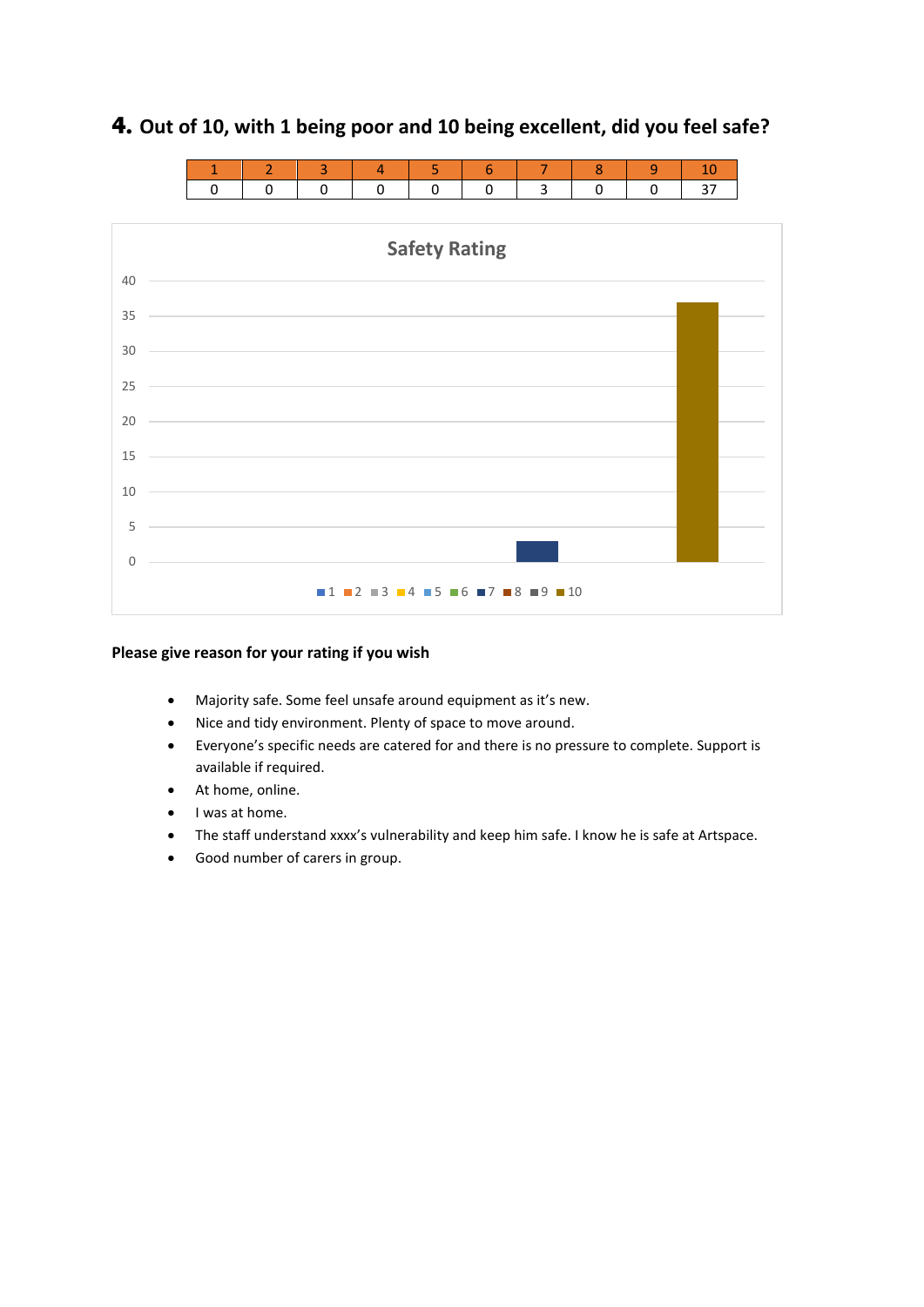## **About the tutor and creativity**

# 1. **Out of 10, with 1 being poor and 10 being excellent, how would you rate your tutor?**



### **Please give reason for your rating if you wish?**

- Gives the learner the opportunity to speak and show work.
- Tutor engages well with all the residents. Patient and understanding. Very knowledgeable.
- Lots of laughter. Residents look forward to next visit.
- Gives demonstrations.
- Has books available
- Lots of ideas and examples of different techniques
- -Listens and offers support and advice. Knowledgeable.
- The tutor is really good fun. Well prepared for each session and is innovative in his approach.
- Clear, patient and sets high standard
- Knows her subject very well.
- Great background, very encouraging. Lovely kind lady with a great attitude.
- Inspirational, funny, links what we are doing to examples of other proper artist's work. Just really good.
- Professional, experienced and kindly.
- Jane is a great tutor
- Responds to everybody accordingly to their needs. Lets me get on with things but offers suggestions.
- Warren is a great teacher who gives clear instructions and demonstrations.
- Jo and Kim take the trouble to include xxxx and encourage participation. They know he has a strong sense of humour and often share a joke with him.
- Explains in an easy to understand way.
- Tutors were fantastic and helpful.
- I would give the tutor 20/10 as he explains everything so that you can understand what you're doing.
- She has a lot of empathy and clearly knows her subject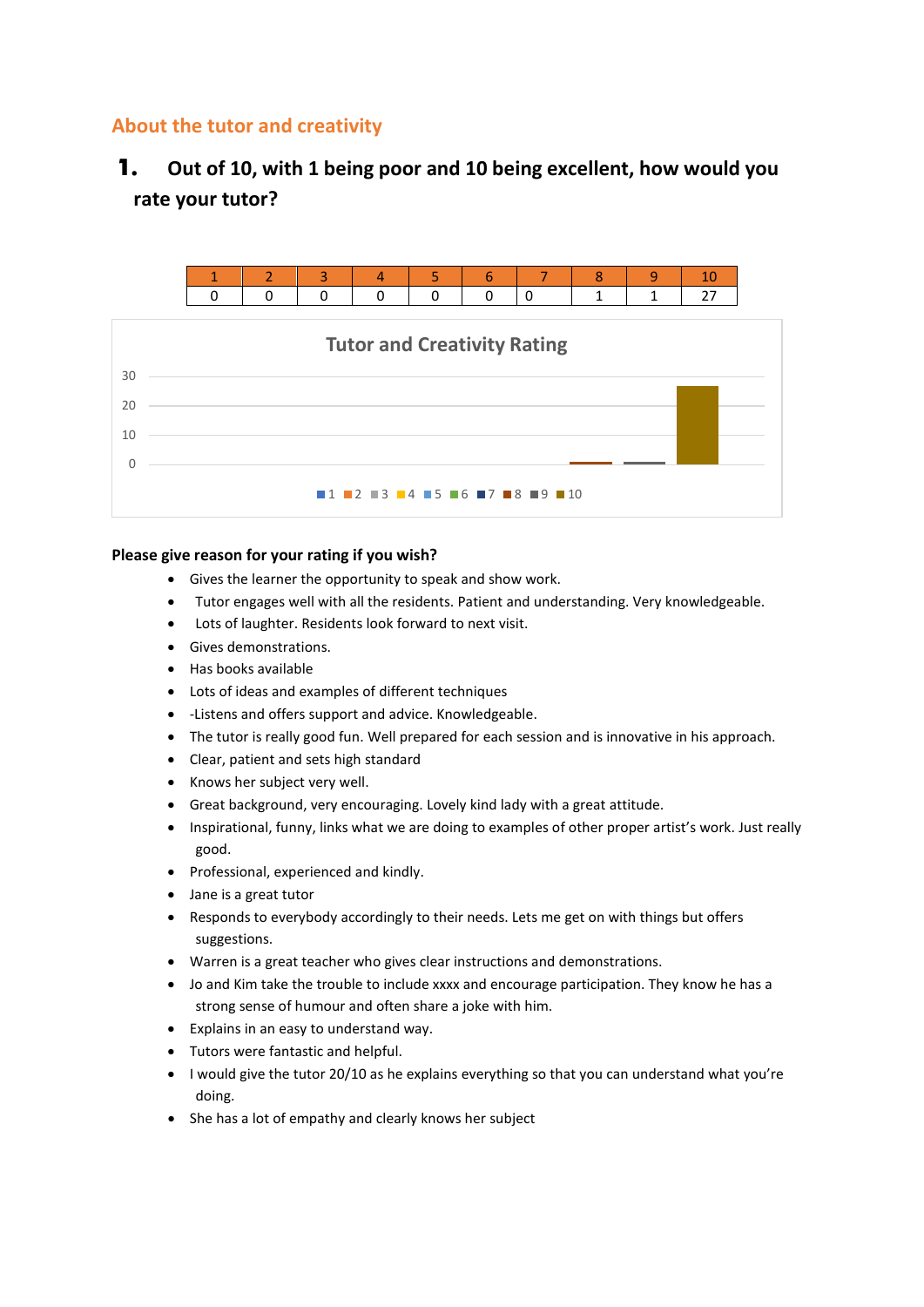## **Did the tutor and the course/ workshop encourage your creativity?**

2. **Out of 10, with 1 being poor and 10 being excellent, how much did this help you express your creativity?** 





### **Please give reason for your rating if you wish?**

- To have a time period to be creative, mentally and physically, without home distractions
- Very supportive of all groups various requirements
- Explains fully what is happening. Patient and helpful. Offers encouragement giving praise for work, lifting spirits.
- Just building the basics, creativity to follow.
- Attended course to kickstart my creativity at home, which has worked.
- Absolutely it did. I've just got a lot to learn and practice.
- I am much more free and enjoy new techniques and not feeling so much now that I must produce a finished work.
- All done by hand
- Input only when required. Plenty of affirming comments.
- I have a creative mind
- Choose our own pictures and colours.
- Without this course I would be looking at 4 walls, and as I suffer from depression, that would be bad.
- xxxx comes back buzzing. He is regaining confidence after the difficult Covid times.
- They inspired me. Excellent.
- A great deal. Got a lot of inhibitions and found new skills.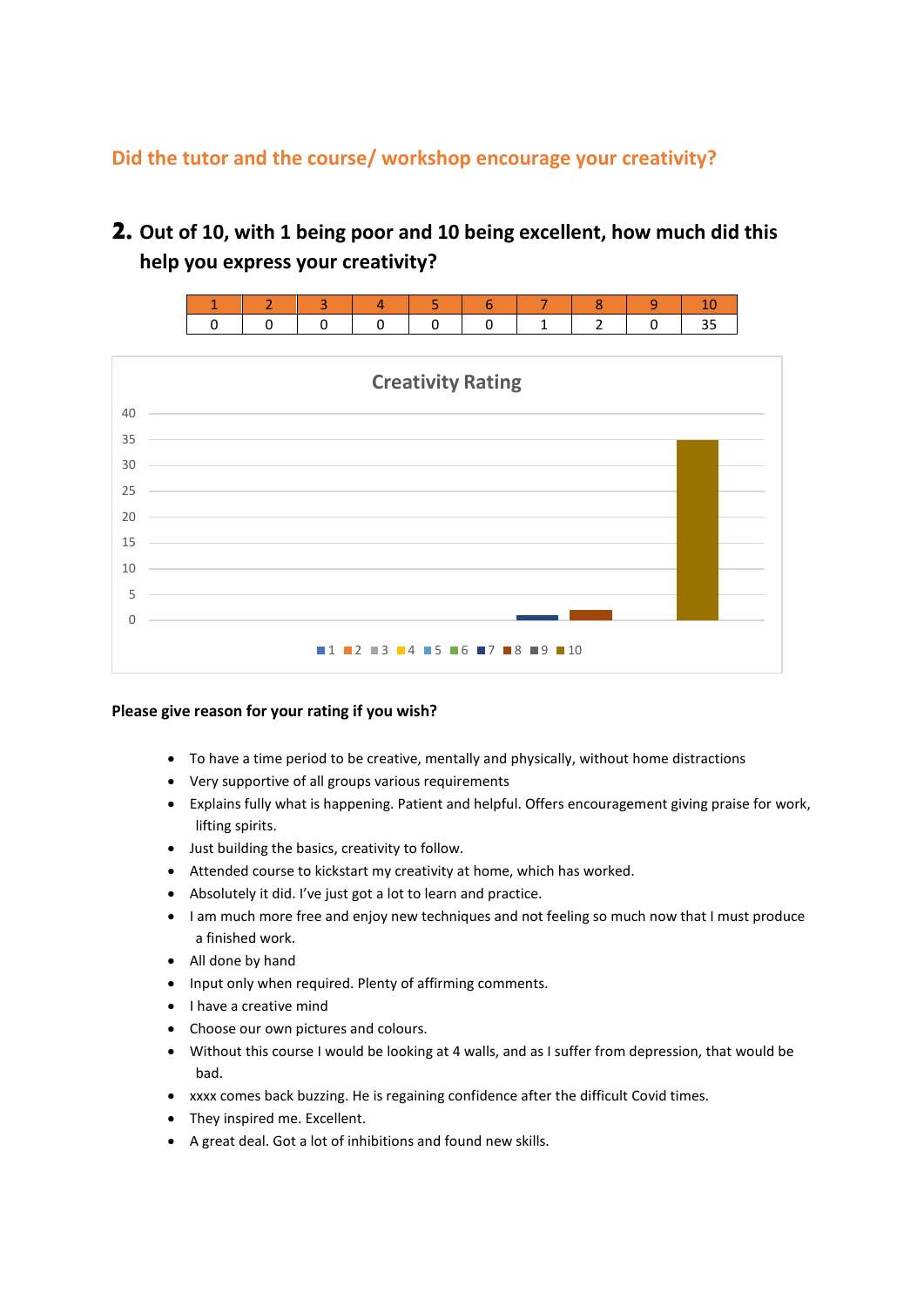### **About the Building and location**

# **1.Out of 10, with 1 being poor and 10 being excellent, how were the facilities at the venue?**





### **Please give reason for rating if you wish**

- Very good because I live in Cinderford. Not far from bus transport drop off.
- Nice light spacious area to work in
- Very cold in the winter! Not helped by needing to have the windows open due to COVID.
- Access can be difficult if you are unable to park by the door as I am in a wheelchair.
- New workshop
- All facilities are excellent and to high standard
- Nice space. A bit cramped.
- The building is used to the best advantage. The only disadvantage is the lack of parking.
- Refreshments available. Toilet facilities. Lift.
- Very comfortable and warm.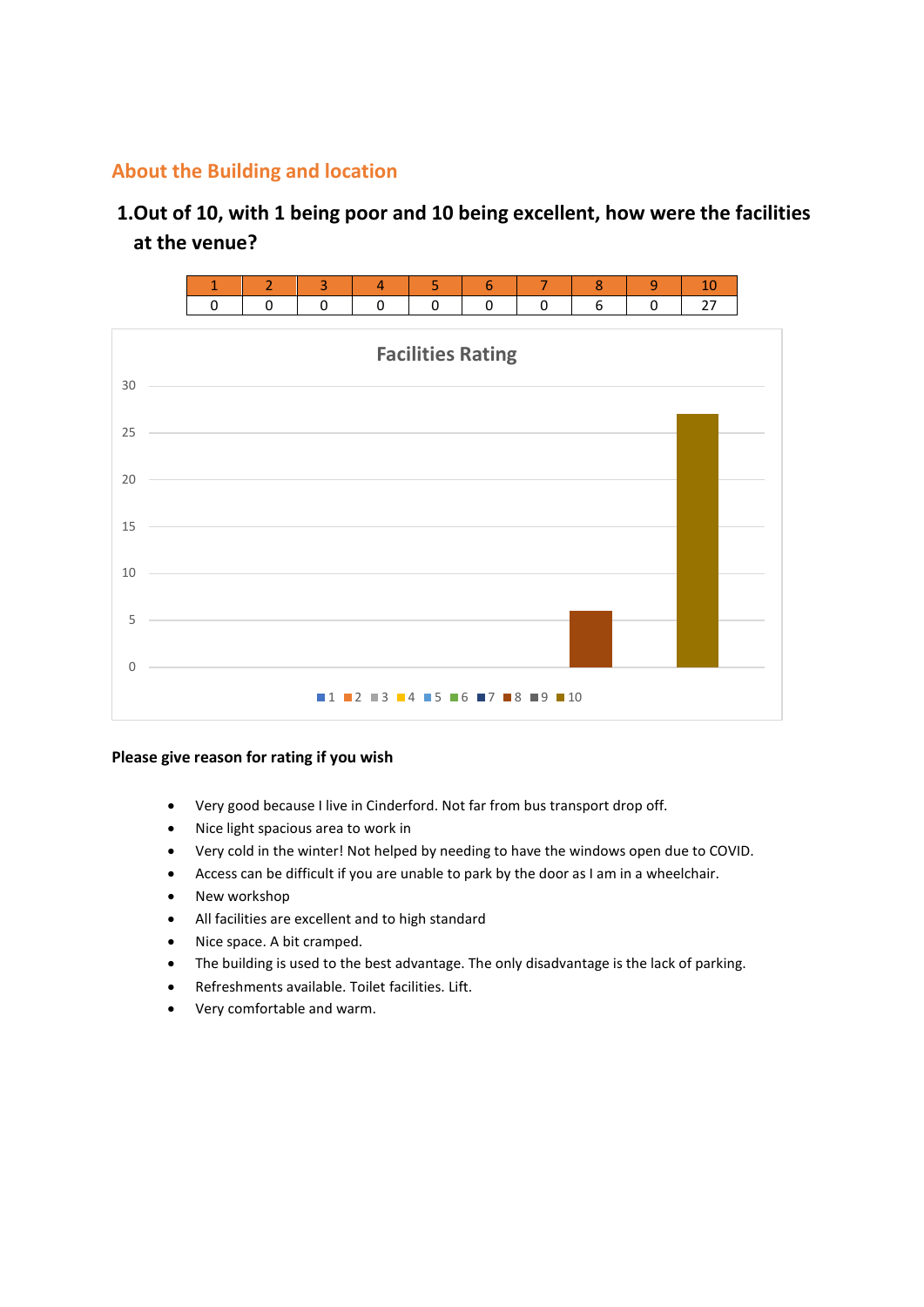# **2.Out of 10, with 1 being poor and 10 being excellent, was the location of the course suitable?**



#### **Please give reason for rating if you wish.**

- Half an hour away from home. Local place
- Online
- N/A However as a disabled person to learn from home is very convenient.
- Central to town. Street and nearby parking available.
- Suits me very well
- The drama and circus classes both take place in a large airy space that seems appropriate to me.
- Timing good for catching the bus to and from group.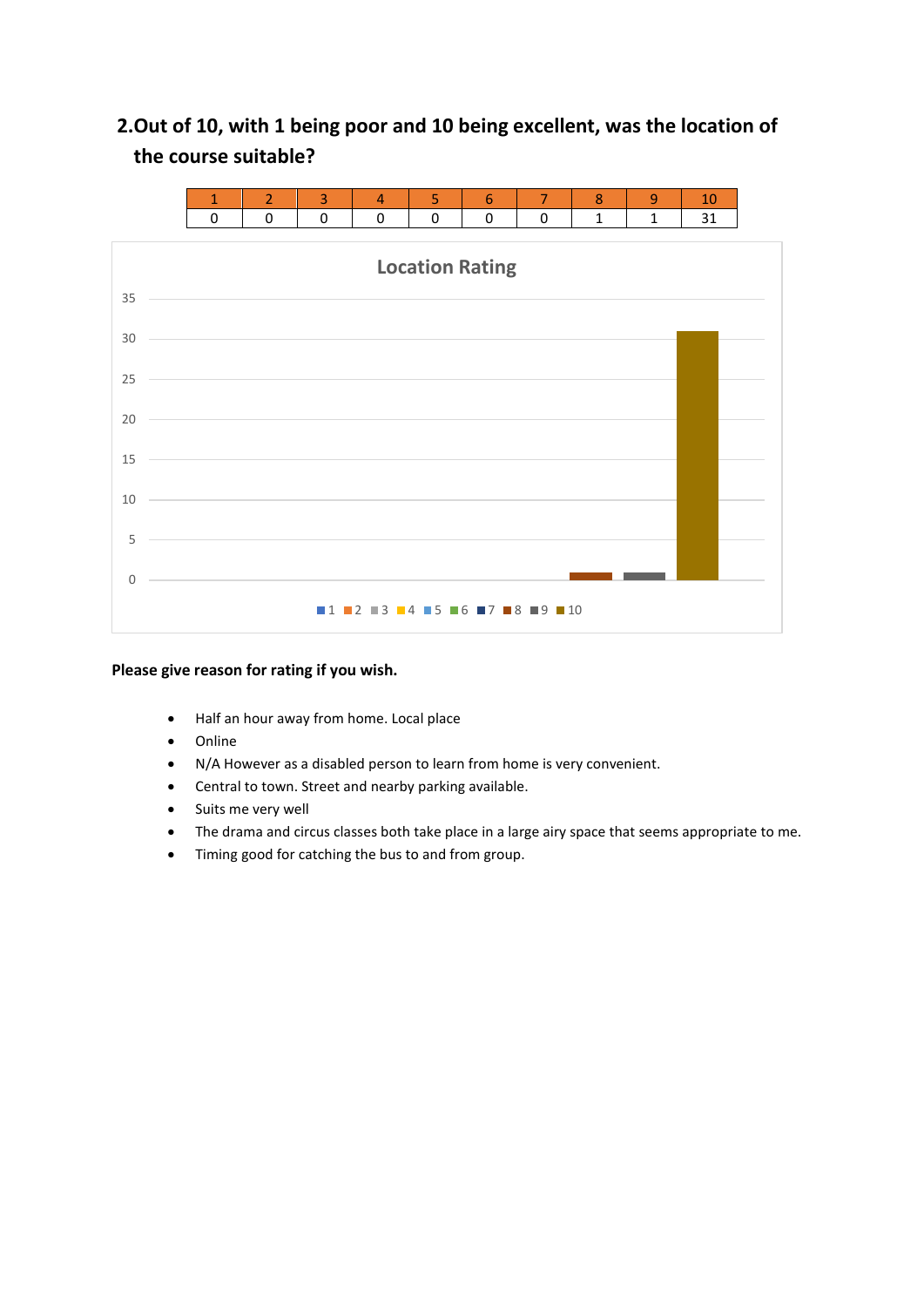## **Overall Quality**

**1. Out of 10, with 1 being poor and 10 being excellent, how would you rate the quality of provision overall?** 





#### **Please give reason for rating if you wish**

- Just feel and see in class from observation that it is.
- Excellent, enjoyable time had by all involved.
- Same as before. If you are / then there's nothing to strive for. Seriously, Artspace is fabulous.
- There is always something that can be done better of course.
- Artspace provision is wonderfully varied and well regarded.
- Excellent teacher communications. All equipment provided.
- Artspace have marvellous tutors and a wide range of courses on offer
- **Excellent**

### **We can improve by:**

- New, different, fire play equipment
- Continuing all the amazing work you do and with so many different groups excellent.
- I am not sure if a video is taken of the tutorials but it would be a good idea if these were available to the course student if they felt they needed them.
- Better disabled access to lower studio.
- Keep Artspace nice and clean.
- Perhaps evening courses might broaden uptake of courses, offering something for those working 9 5
- I don't think you can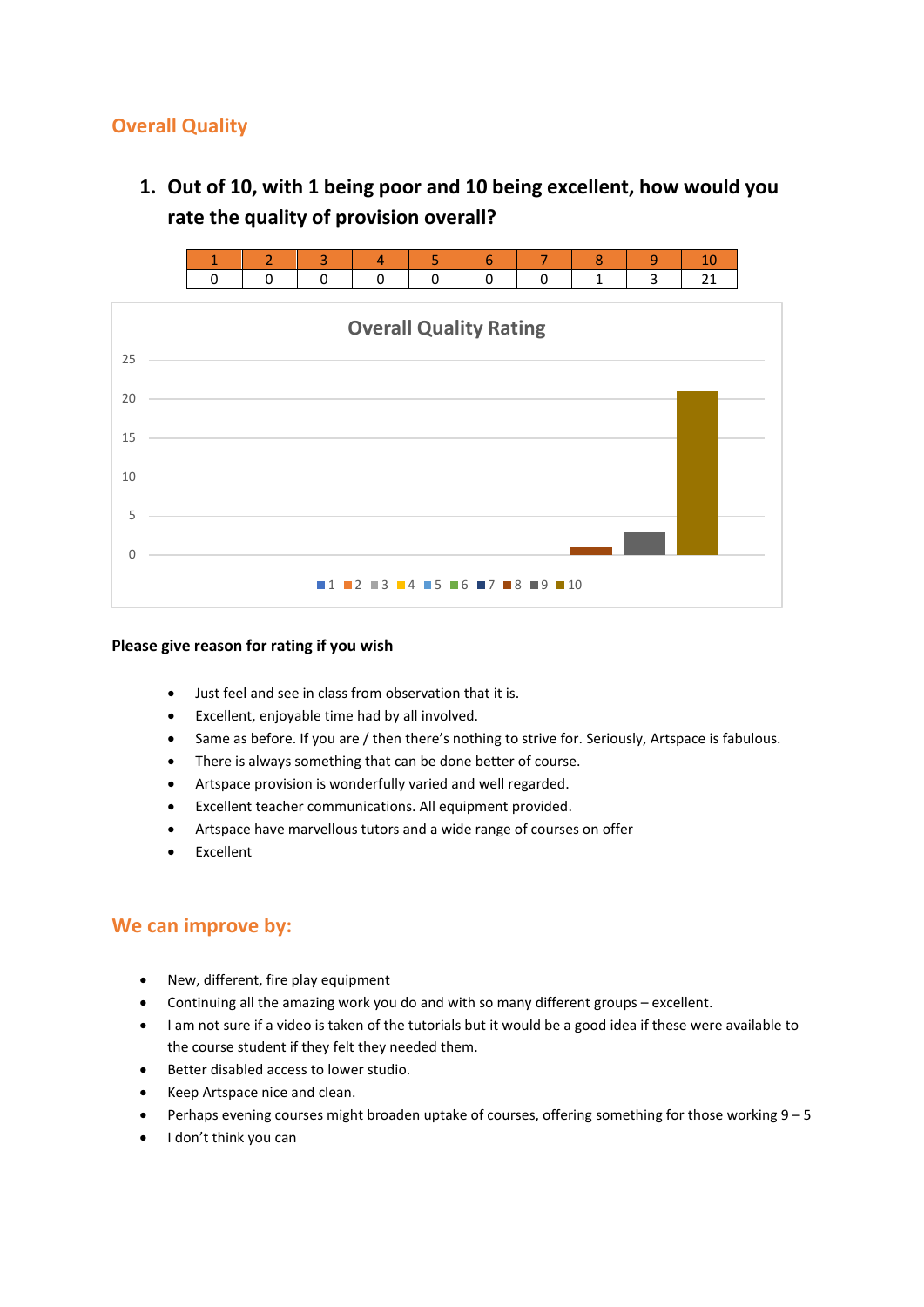## **The Forest of Dean as creative and cultural place**

**1. Out of 10, with 1 being not much and 10 being a lot, how do you think Artspace contributes to the Forest as a Creative and Cultural Place?** 



### **Please give reason for rating if you wish**

- I have heard Artspace goes to a lot of other places and organisations
- I feel what Artspace do is amazing. It is nice for residents of our nursing home to still have opportunities to learn new skills. It is nice that our age demographic has not been neglected. Thank you
- You work SO hard and in so many areas
- Whilst the forest has a wealth of very creative artisans working in the area, the courses put on by Artspace helps individuals to realise that they too can be part of this collective creativity.
- Taking the work for exhibition at Artspace
- Artspace is a huge asset to the area. It provides a huge range of activities for a diverse range of learners. I would sorely miss it.
- So many people rely on Artspace as a way to expose themselves to a variety of ways that they otherwise would not be able to.
- I don't think that there is anywhere else that offers a similar range of art opportunities.
- I can't praise them enough. Fantastic. Well done.